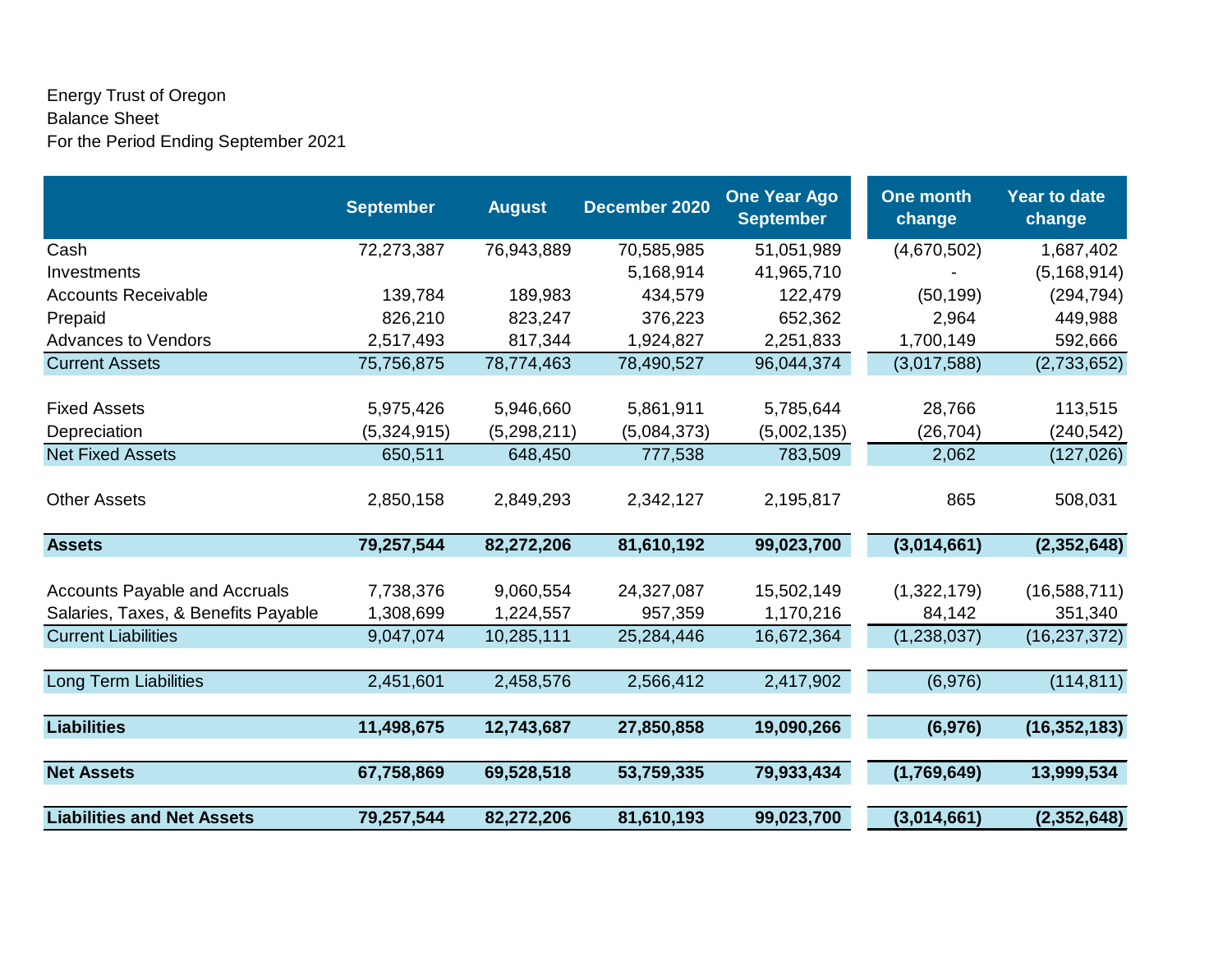## **Energy Trust of Oregon Income Statement - Actual and YTD Budget Comparison**

For the Period Ending September 2021

Total Company , All Departments (departments) and All Funding Sources

|                                                | Period to Date |               |                        | Year to Date |               |                        | <b>Full Year</b> |
|------------------------------------------------|----------------|---------------|------------------------|--------------|---------------|------------------------|------------------|
|                                                | Actual         | <b>Budget</b> | <b>Budget Variance</b> | Actual       | <b>Budget</b> | <b>Budget Variance</b> | <b>Budget</b>    |
| Revenue from Utilities                         | 15,881,764     | 13,482,007    | 2,399,757              | 147,964,078  | 142,705,524   | 5,258,554              | 187,344,583      |
| <b>Contract Revenue</b>                        | 35,509         | 109,091       | (73, 582)              | 601,126      | 718,211       | (117,085)              | 1,045,484        |
| <b>Grant Revenue</b>                           |                |               |                        | 8,311        |               | 8,311                  |                  |
| Investment Income                              | 15,382         | 275           | 15,107                 | 163,993      | 95,176        | 68,818                 | 96,000           |
| <b>Revenue</b>                                 | 15,932,655     | 13,591,373    | 2,341,282              | 148,737,509  | 143,518,911   | 5,218,598              | 188,486,067      |
|                                                |                |               |                        |              |               |                        |                  |
| Incentives                                     | 10,625,267     | 9,598,278     | 1,026,990              | 74,419,592   | 75,860,502    | (1,440,910)            | 120,805,454      |
| Program Delivery Contractors                   | 4,545,305      | 4,691,140     | (145, 834)             | 39,883,793   | 41,392,720    | (1,508,928)            | 56,097,373       |
| <b>Employee Salaries &amp; Fringe Benefits</b> | 1,452,187      | 1,447,492     | 4,696                  | 11,887,328   | 12,465,738    | (578, 410)             | 16,808,212       |
| <b>Agency Contractor Services</b>              | 142,980        | 205,829       | (62, 849)              | 1,097,981    | 1,552,375     | (454, 394)             | 2,169,863        |
| Planning and Evaluation Services               | 218,077        | 347,572       | (129, 494)             | 1,843,290    | 2,443,196     | (599, 906)             | 3,482,785        |
| Advertising and Marketing Services             | 349,569        | 432,753       | (83, 184)              | 1,526,905    | 2,059,334     | (532, 429)             | 3,253,100        |
| <b>Other Professional Services</b>             | 185,775        | 592,633       | (406, 858)             | 2,317,179    | 4,111,985     | (1,794,806)            | 5,891,758        |
| Travel, Meetings, Trainings & Conferences      | 4,841          | 30,707        | (25, 866)              | 40,878       | 170,915       | (130, 037)             | 260,630          |
| Dues, Licenses and Fees                        | 21,406         | 32,890        | (11, 485)              | 208,614      | 235,749       | (27, 135)              | 334,420          |
| Software and Hardware                          | 39,553         | 76,070        | (36, 517)              | 439,100      | 588,993       | (149, 894)             | 817,203          |
| Depreciation & Amortization                    | 26,704         | 22,654        | 4,050                  | 240,542      | 223,658       | 16,884                 | 275,295          |
| Office Rent and Equipment                      | 86,404         | 112,954       | (26, 550)              | 775,492      | 908,638       | (133, 146)             | 1,247,500        |
| Materials Postage and Telephone                | 4,235          | 15,815        | (11,580)               | 44,228       | 99,805        | (55, 578)              | 148,750          |
| Miscellaneous Expenses                         | (0)            | 256           | (256)                  | 13,052       | 4,732         | 8,320                  | 5,500            |
| <b>Expenditures</b>                            | 17,702,304     | 17,607,043    | 95,261                 | 134,737,974  | 142,118,341   | (7, 380, 367)          | 211,597,841      |
|                                                |                |               |                        |              |               |                        |                  |
| <b>Operating Net Income</b>                    | (1,769,649)    | (4,015,670)   |                        | 13,999,535   | 1,400,570     |                        | (23, 111, 774)   |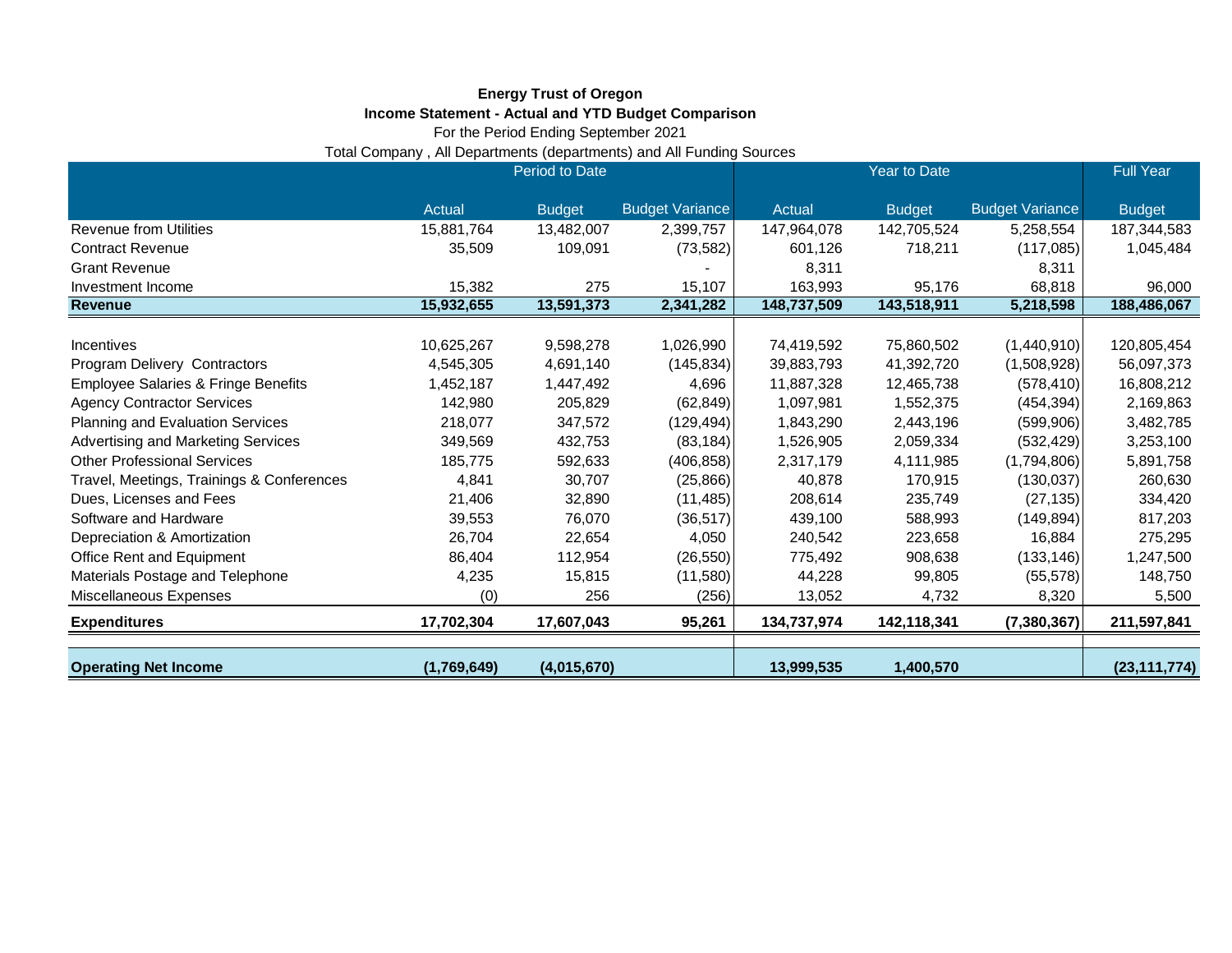## Energy Trust Of Oregon Statement of Net Assets Actual As of Period Ending September 2021

|                                | Actual                                        |                                                          |               |                                                          |                                                      | <b>Budget</b>                                                 |                                         |                                                            |
|--------------------------------|-----------------------------------------------|----------------------------------------------------------|---------------|----------------------------------------------------------|------------------------------------------------------|---------------------------------------------------------------|-----------------------------------------|------------------------------------------------------------|
| <b>Funding Source</b>          | <b>Beginning of</b><br><b>Year Net Assets</b> | <b>Current Year Net Transfer of Net</b><br><b>Income</b> | <b>Assets</b> | <b>Distributed</b><br><b>Investment</b><br><b>Income</b> | <b>Ending Net</b><br>Assets at end of<br>this period | <b>Budgeted Net</b><br><b>Assets at end of</b><br>this period | <b>Difference from</b><br><b>Budget</b> | Difference due to<br><b>Beginning Net</b><br><b>Assets</b> |
| <b>PGE</b>                     | 9,030,935                                     | 13,741,827                                               |               | 42,978                                                   | 22,815,740                                           | 11,395,941                                                    | 11,419,800                              | 0                                                          |
| <b>PacificPower</b>            | 4,194,123                                     | 2,545,615                                                |               | 14,776                                                   | 6,754,513                                            | 5,415,573                                                     | 1,338,941                               |                                                            |
| NWN - Industrial               | 1,123,295                                     | (538,908)                                                |               | 2,308                                                    | 586,695                                              | 988,929                                                       | (402, 234)                              | (0)                                                        |
| <b>NWN</b>                     | 3,688,393                                     | (797, 188)                                               |               | 8,891                                                    | 2,900,097                                            | 5,709,684                                                     | (2,809,587)                             | $\Omega$                                                   |
| Cascade Natural Gas            | 2,206,949                                     | 508,078                                                  |               | 6,651                                                    | 2,721,678                                            | 2,189,724                                                     | 531,955                                 | 0                                                          |
| Avista Gas                     | 335,576                                       | 2,137                                                    |               | 910                                                      | 338,622                                              | 380.756                                                       | (42, 134)                               | (0)                                                        |
| <b>OPUC Efficiency</b>         | 20,579,271                                    | 15,461,560                                               |               | 76,514                                                   | 36,117,346                                           | 26,080,606                                                    | 10,036,740                              | $\overline{1}$                                             |
| PGE                            | 15,767,413                                    | (1,690,385)                                              |               | 40,331                                                   | 14,117,358                                           | 12,197,216                                                    | 1,920,142                               | 24                                                         |
| PacificPower                   | 6,213,075                                     | 3,975                                                    |               | 16,798                                                   | 6,233,847                                            | 5,734,977                                                     | 498,870                                 | 24                                                         |
| <b>OPUC Renewables</b>         | 21,980,488                                    | (1,686,410)                                              |               | 57,128                                                   | 20,351,205                                           | 17,932,193                                                    | 2,419,013                               | 48                                                         |
| <b>NWN Washington</b>          | 610,702                                       | (229, 592)                                               |               | 1,340                                                    | 382,450                                              | 344,216                                                       | 38,234                                  | 1                                                          |
| LMI                            | (48)                                          | (106)                                                    |               | (0)                                                      | (154)                                                | 0                                                             | (154)                                   | (48)                                                       |
| <b>Community Solar</b>         | 322,444                                       | 148,832                                                  | (379, 635)    | 1,073                                                    | 472,348                                              | 496,566                                                       | (24, 217)                               | (0)                                                        |
| PGE Storage                    | 8,021                                         | (6, 364)                                                 |               | 13                                                       | 1,669                                                | 34,490                                                        | (32, 821)                               |                                                            |
| NWN Geo TLM Phase 3            |                                               | 157,710                                                  |               | 213                                                      | 157,923                                              | (707)                                                         | 158,630                                 |                                                            |
| Development                    | 11,640                                        | (10,087)                                                 | 379,635       | 18                                                       | 1,571                                                | 7,801                                                         | (6, 229)                                | (1)                                                        |
| <b>Total Other Net Assets</b>  | 952,759                                       | 60,392                                                   |               | 2,657                                                    | 1,015,807                                            | 882,365                                                       | 133,442                                 | (47)                                                       |
| Craft <sub>3</sub> Loans       | 2,300,000                                     |                                                          |               |                                                          | 2,300,000                                            | 2,300,000                                                     |                                         |                                                            |
| <b>Operational Contingency</b> | 2,946,818                                     |                                                          | 2,000,000     | 27,694                                                   | 4,974,512                                            | 2,964,743                                                     | 2,009,769                               | (2)                                                        |
| <b>Emergency Contingency</b>   | 5,000,000                                     |                                                          | (2,000,000)   |                                                          | 3,000,000                                            | 5,000,000                                                     | (2,000,000)                             |                                                            |
| <b>Total Contingency</b>       | 10,246,818                                    |                                                          |               | 27,694                                                   | 10,274,512                                           | 10,264,743                                                    | 9,769                                   | (2)                                                        |
| Investment Income              |                                               | 163,993                                                  |               | (163, 993)                                               |                                                      |                                                               |                                         |                                                            |
| <b>Total Net Assets</b>        | 53,759,335                                    | 13,999,535                                               |               | $\sim$                                                   | 67,758,870                                           | 55,159,907                                                    | 12,598,963                              | (1)                                                        |

Transfer #1: Community Solar to Development - Finance committee recommended transfer net income after invoice payment is received

Transfer #2: Reduce emergency reserve - finance committee recommended reduction based on PROCOR analysis

Operational Contingency: 2022-2024 budget proposals indicate need to temporarily supplement program reserves with contingency to smooth rate impacts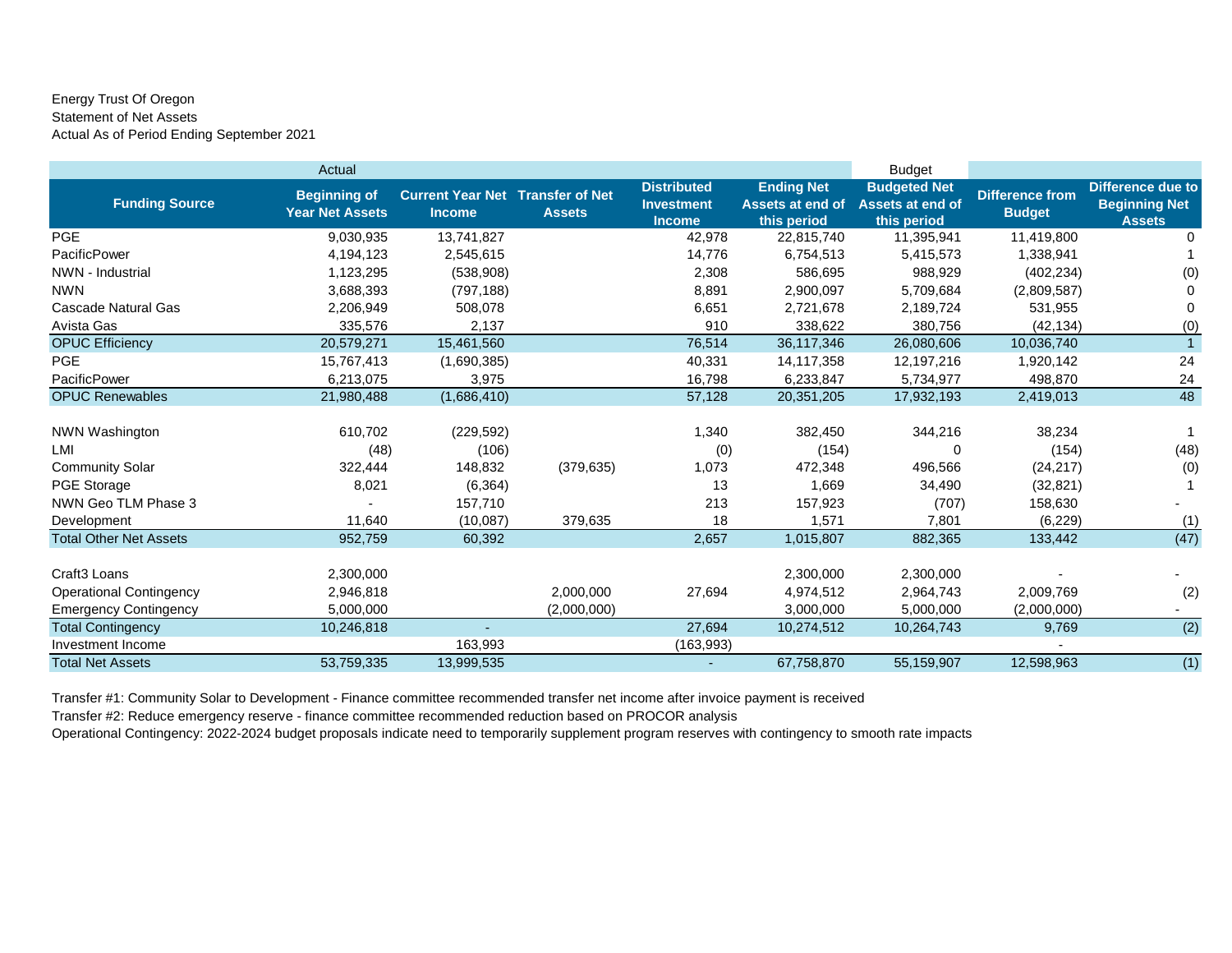## Total Expenditures Programs By Funding Source Actual For the Year to Date Period Ending September 2021

|                                               | <b>All Funding</b>   |                     |                     |                         | <b>Cascade Natural</b> |            |                   |  |
|-----------------------------------------------|----------------------|---------------------|---------------------|-------------------------|------------------------|------------|-------------------|--|
|                                               | <b>Sources</b>       | <b>PGE</b>          | <b>PacificPower</b> | <b>NWN - Industrial</b> | <b>NWN</b>             | <b>Gas</b> | <b>Avista Gas</b> |  |
|                                               |                      |                     |                     |                         |                        |            |                   |  |
| <b>Existing Buildings</b>                     | 37,913,489           | 18,364,357          | 11,700,472          | 1,819,997               | 4,691,304              | 882,567    | 454,791           |  |
| Multi-Family                                  | 2,125,172            | 1,031,013           | 628.715             | 28,333                  | 369,043                | 26.734     | 41,334            |  |
| New Buildings                                 | 12,359,422           | 6,007,458           | 5,020,722           | 30,538                  | 1,119,255              | 106,334    | 75,115            |  |
| <b>NEEA Commercial</b>                        | 2,309,373            | 1,177,834           | 888,542             |                         | 176,951                | 45,076     | 20,971            |  |
| <b>Commercial Sector</b>                      | 54,707,456           | 26,580,662          | 18,238,451          | 1,878,867               | 6,356,552              | 1,060,711  | 592,211           |  |
|                                               |                      |                     |                     |                         |                        |            |                   |  |
| Industry and Agriculture<br>NEEA - Industrial | 22,821,389<br>20,389 | 9,929,961<br>11,622 | 11,038,821<br>8,767 | 1,351,338               | 341,134                | 137,539    | 22,597            |  |
| Industry and Agriculture Sector               | 22,841,778           | 9,941,583           | 11,047,588          | 1,351,338               | 341,134                | 137,539    | 22,597            |  |
|                                               |                      |                     |                     |                         |                        |            |                   |  |
| Residential                                   | 37,198,896           | 13,908,128          | 10,098,005          |                         | 11,339,071             | 696,270    | 1,157,423         |  |
| <b>NEEA Residential</b>                       | 3,767,966            | 1,763,983           | 1,330,724           |                         | 490,267                | 124,889    | 58,102            |  |
| <b>Residential Sector</b>                     | 40,966,862           | 15,672,111          | 11,428,729          |                         | 11,829,338             | 821,159    | 1,215,526         |  |
|                                               |                      |                     |                     |                         |                        |            |                   |  |
| <b>OPUC Efficiency</b>                        | 118,516,096          | 52,194,356          | 40,714,768          | 3,230,205               | 18,527,024             | 2,019,409  | 1,830,333         |  |
|                                               |                      |                     |                     |                         |                        |            |                   |  |
| Solar                                         | 9,948,382            | 5,964,618           | 3,983,764           |                         |                        |            |                   |  |
| <b>Other Renewables</b>                       | 3,723,869            | 2,949,201           | 774,668             |                         |                        |            |                   |  |
| <b>OPUC Renewables</b>                        | 13,672,251           | 8,913,819           | 4,758,432           |                         |                        |            |                   |  |
| <b>OPUC Programs</b>                          | 132,188,346          | 61,108,175          | 45,473,200          | 3,230,205               | 18,527,024             | 2,019,409  | 1,830,333         |  |
|                                               |                      |                     |                     |                         |                        |            |                   |  |
| Washington                                    | 2,230,174            |                     |                     |                         |                        |            |                   |  |
| <b>Community Solar</b>                        | 199,756              |                     |                     |                         |                        |            |                   |  |
| <b>PGE Storage</b>                            | 43,670               |                     |                     |                         |                        |            |                   |  |
| LMI                                           | 8,417                |                     |                     |                         |                        |            |                   |  |
| NWN Geo TLM Phase 3                           | 57,022               |                     |                     |                         |                        |            |                   |  |
| Development                                   | 10,587               |                     |                     |                         |                        |            |                   |  |
| <b>Total Company</b>                          | 134,737,974          | 61,108,175          | 45,473,200          | 3,230,205               | 18,527,024             | 2,019,409  | 1,830,333         |  |